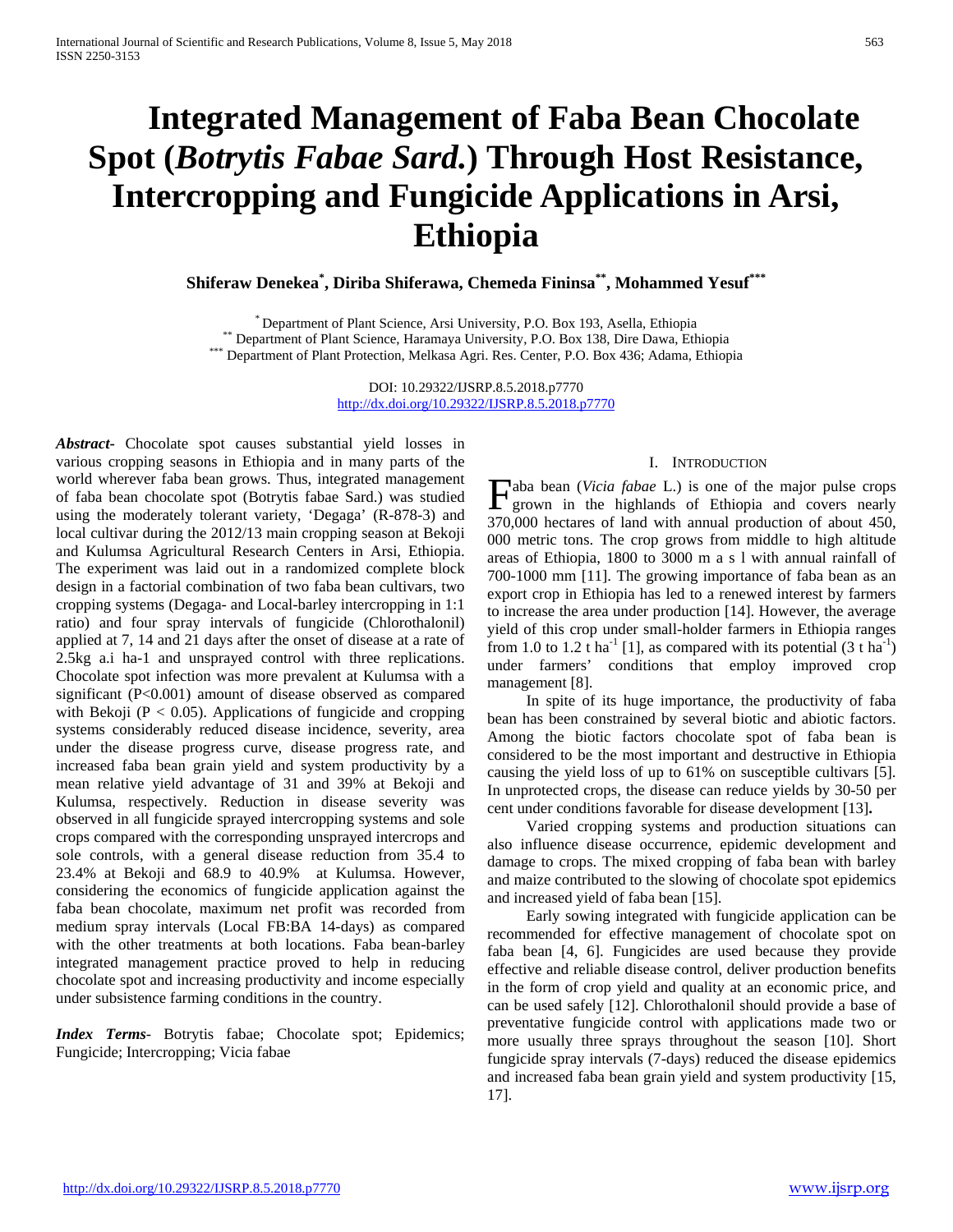International Journal of Scientific and Research Publications, Volume 8, Issue 5, May 2018 564 ISSN 2250-3153

 Therefore, this experiment was designed to evaluate the effect of host resistance; intercropping and fungicide applications alone and in integration on epidemics of faba bean chocolate spot management and yield of faba bean as well as land equivalent ratio, and cost and benefit of fungicide application.

# II. MATERIALS AND METHODS

#### *Experimental site*

 Field experiment was conducted at Bekoji and Kulumsa Agricultural Research Centers (KARC), Arsi Zone, Oromia Regional State during the 2012/13 main cropping season. Agroecological and edaphic data of the study sites are indicated in the table below.

**Table 1. Description of the study sites**

| Description                            | Bekoji                         | Kulumsa                          |  |  |
|----------------------------------------|--------------------------------|----------------------------------|--|--|
| Altitude (m.a.s.l)                     | 2800                           | 2200                             |  |  |
| Latitude<br>and                        | $7^0$ 32'N and 39 <sup>0</sup> | 8 <sup>0</sup><br>$02'$ N<br>and |  |  |
| Longitude                              | 15'E                           | $39^{0}10'E$                     |  |  |
| $\binom{0}{\mathbf{C}}$<br>Temperature | 7.9 and 18.6                   | 9.1 and 23.1                     |  |  |
| (min. and max.)                        |                                |                                  |  |  |
| Annual<br>Average                      | 1015                           | 787                              |  |  |
| Rainfall (mm)                          |                                |                                  |  |  |
| Soil Type                              | Reddish<br>brown               | Verticluvisol and                |  |  |
|                                        | to clay                        | Luvsols                          |  |  |
| Distance from A.A.                     | 231<br>56<br>and               | 167 South-east                   |  |  |
| and Asella (km)                        | South-east                     | and 9 North                      |  |  |
|                                        |                                |                                  |  |  |

| Sum of numerical ratings x 100                      |
|-----------------------------------------------------|
| $PSI = No$ . of leaves scored x max, score on scale |

#### **Source:** Kulumsa Agricultural Research Center

#### *Experimental design and treatments*

 The experiment was laid down in a randomized complete block design (RCBD) in a factorial combination of two faba bean cultivars (Degaga, and local), two cropping systems (intercropping and sole faba bean) and four levels of fungicide sprays with three replications. Improved faba bean cultivar, Degaga (R-878-3) which is moderately tolerant to chocolate spot and improved six-row food barley (EH-1307) that was used as a component of the experiment for intercropping were planted. The treatments were intercropping of faba bean with barley in 1:1 ratio i.e. between each row of faba bean 1 row of barley at the recommended seed rate of 200kg ha<sup>-1</sup> for faba bean in both sole and intercrop culture. One faba bean seed per hole was planted at 0.4m distance between rows and 0.1m within a row. Barley seed was sown in rows at a distance of 0.2m between the rows. Each treatment assigned randomly to each plot. Each plot has an area of  $6.4m<sup>2</sup>$  (4.0m length and 1.6m width) and contained a total of 4 rows of faba bean with two harvestable central rows. Standard agronomic practices were followed and  $100kg$  ha<sup>-1</sup> of fertilizer (DAP) was applied for all treatments.

### **Table 2. Description of the cultivars**

*Disease* a*ssessment* 

| Cultivar         | Year<br>rele<br>ased | Plant<br>height<br>(cm) | Days<br>to mat<br>urity | Yield<br>$(t \, ha^{-1})$ |
|------------------|----------------------|-------------------------|-------------------------|---------------------------|
| Degaga (R-878-3) | 2002                 | 122                     | 125                     | 3.2                       |
| Local            | <b>DNA</b>           | 109                     | 130                     | 1.0                       |
| Barley (EH-1307) | 2006                 | 106                     | 137                     | 4.0                       |

 $DNA = Data not available$ 

Degaga = moderately tolerant faba bean (FB)

 $Local = susceptible local faba bean (FB)$ 

Barley = Improved food barley  $(BA)$ 

 Disease severity assessment was estimated at weekly intervals. A pictorial key or standard area diagram (1%, 5%, 10%, 20% and 30%) have been used to define the amount of disease as percent leaf area with necrosis. Each leaf of 10 tagged plants in each plot was assessed and the mean of all infected leaves was considered as the value for a plot using a 1-9 scale, where 1 indicates no visible symptom and 9 represents extensive lesion and severe defoliation of the foliar tissue [7]. Disease severity scores were converted into percentage severity index (PSI) for analysis [20]:

 Area under the disease progress curve (AUDPC) values was calculated for each treatment by mid point rule between assessed dates [2] using the following formula.

$$
AUDPC = \sum_{i=1}^{n-1} [0.5 (x_{i+Xi+1})] [t_{i+1} - t_i]
$$

Where,  $n =$  the total number of observation,  $t_i =$  the time of the i<sup>th</sup> assessment in days from the first assessment date and  $x_i =$ disease severity index at i<sup>th</sup> assessment. Disease severity was expressed in percentage and AUDPC in %-days. Apparent infection rate was obtained from disease progress curve after disease severity data fit to Logistic Model Ln [y/(1-y)] [18].

#### *Grain yield assessment*

 Faba bean grain yield was harvested from two middle rows of each plot, leaving two outer rows on both sides to avoid the border effect. The yield data of each plot was converted to tones per hectare. The yields of faba bean and barley were used to calculate Land Equivalent Ratio (LER), Partial LER (individual crop's LER) and total LER (sum of individual crop LER) as indices to evaluate the productivity of cropping system using the following formula [19]:

Partial LER =  $Y_{ii} / Y_{jj}$ , Total LER =  $Y_{ij} / Y_{ii} + Y_{ji} / Y_{jj}$ , Where  $Y_{ii}$  and  $Y_{jj}$  denote yields of crops i and j in sole culture, and  $Y_{ij}$ and  $Y_{ii}$  the corresponding yields of intercropping.

### *Cost and benefit analysis*

 Prices of grain per 100 kg and total sale from one hectare, price of Chlorothalonil to spray one hectare for each treatment, and cost of labor for spray were considered. Prices of grain were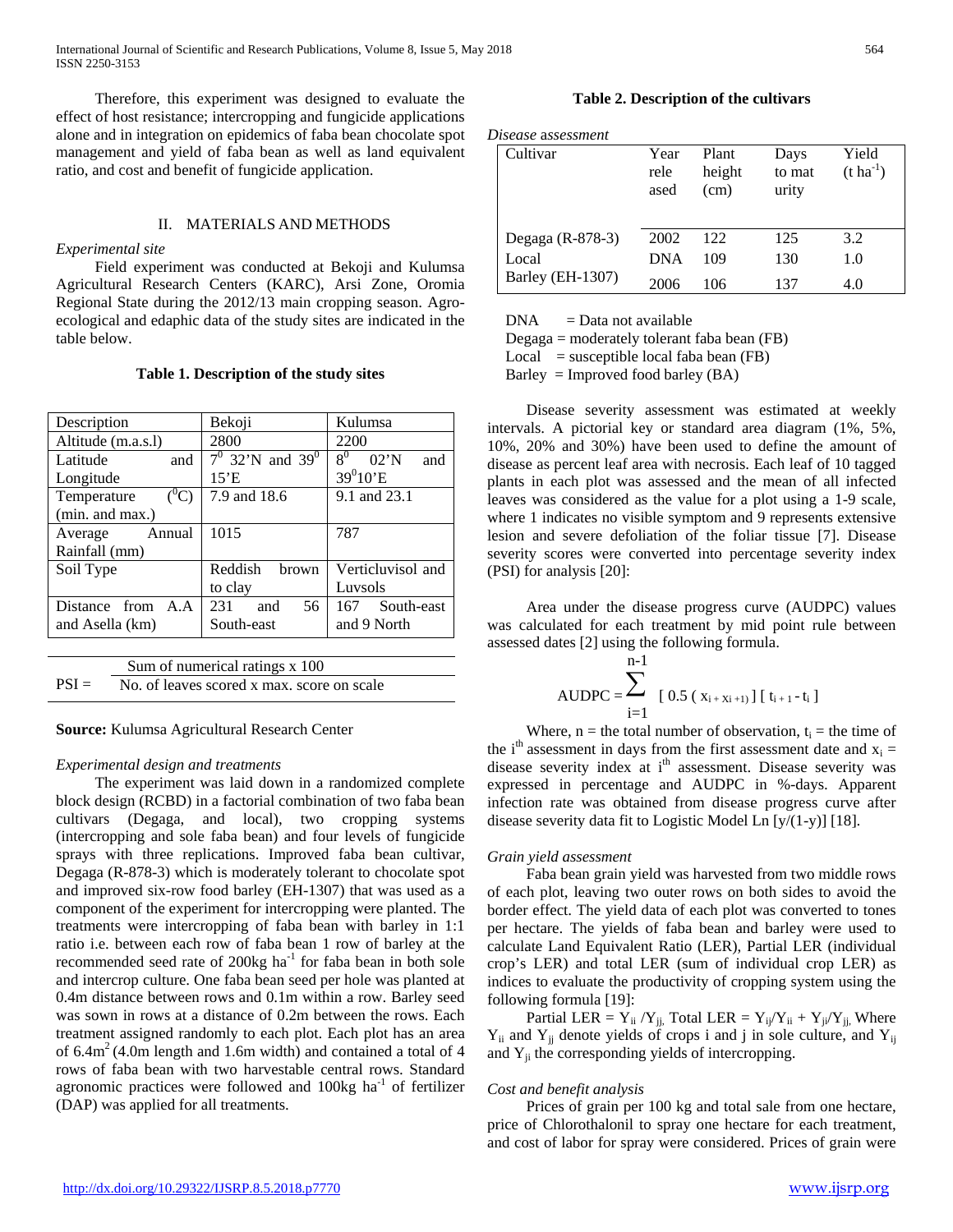obtained from local markets and total average sale from one hectare was computed. Price of Chlorothalonil was birr 287.50  $kg<sup>-1</sup>$ . The total price incurred to spray one hectare land in every 7, 14 and 21 days intervals was also calculated. Cost of labor rent for fungicide spray was 28 birr per man-days. Based on the recorded data, cost and benefit analysis was performed using partial budget analysis [9].

### *Data analysis*

 Analysis of variance was performed for disease parameters (percentage severity, AUDPC and disease progress rate), seed yield and 100-seed weight to know the effect of main treatments and their interactions. The progress of disease severity for different treatments was analyzed after it was transformed using logistic model ln [y/(1-y)] [2] to determine the disease progress rate from the linear regression. The initial and final percentage severity values presented in the tables were based on the transformed data. Linear regression and ANOVA were analyzed using the SAS GLM procedure [16]. Means were separated using least significant differences (LSD).

#### III. RESULTS

# **Disease assessment**

*Chocolate spot severity*

Variation among the mean initial and final disease



 Analysis of variance for mean final disease severity resulted in a significant difference ( $P < 0.05$ ) at Bekoji and ( $P <$ 0.01 and 0.001) initial and final disease severities at Kulumsa among the treatments. Maximum mean final disease severities (35.4) at Bekoji and (68.9) at Kulumsa were observed on Local:BA unsprayed treatments.

#### *AUDPC and disease progress rate*

Significant variations ( $P < 0.001$ ) were observed among the cultivars, cropping systems and fungicide applications in AUDPC during the crop season at the two locations (Table 3). The highest AUDPC (28.2%) at Bekoji and (45.8%) at Kulumsa were recorded on local FB:BA unsprayed treatments. The rate of disease progress was also significantly varied among the treatments at the two locations in most of the days after planting. The highest disease progress rates (0.059 and 0.058 units per day) had shown from cultivar Local:BA unsprayed and Local:BA:21-days spray interval, respectively, at Bekoji. Similarly, the highest rate (0.105 units per day) was recorded at Kulumsa. The lowest disease progress average rates (0.032 and 0.034 units per day) and (0.060 and 0.064 units per day) were observed on sole Local:7- and 14-days spray interval, and nonintercropped Degaga:7- and 14-days spray interval at Bekoji and Kulumsa, respectively.



Figure 1. Faba bean chocolate spot (*Botrytis fabae*) progress curves on susceptible local cultivar as affected by cropping systems and different levels of chlorothalonil application at Bekoji and Kulumsa during the 2012/13 cropping season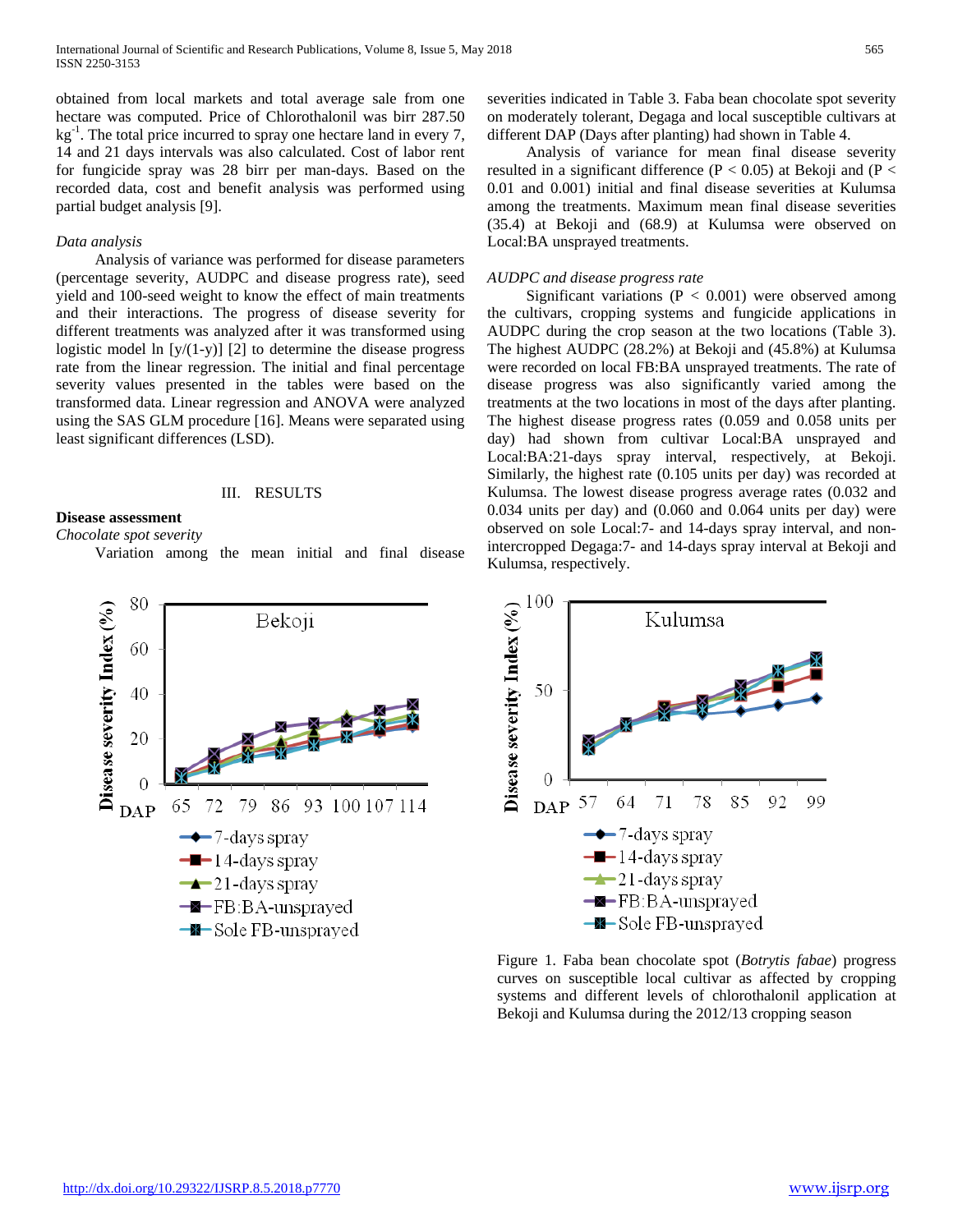International Journal of Scientific and Research Publications, Volume 8, Issue 5, May 2018 566

ISSN 2250-3153





# **DAP: Days after planting**

Figure 2. Faba bean chocolate spot (*Botrytis fabae*) progress curves on moderately tolerant cultivar as affected by cropping systems and different levels of chlorothalonil application at Bekoji and Kulumsa during the 2012/13 cropping season

Table 3. Effect of cropping systems and different levels of chlorothalonil application on faba bean chocolate spot (*Botrytis fabae*)

severity, AUDPC and disease progress rate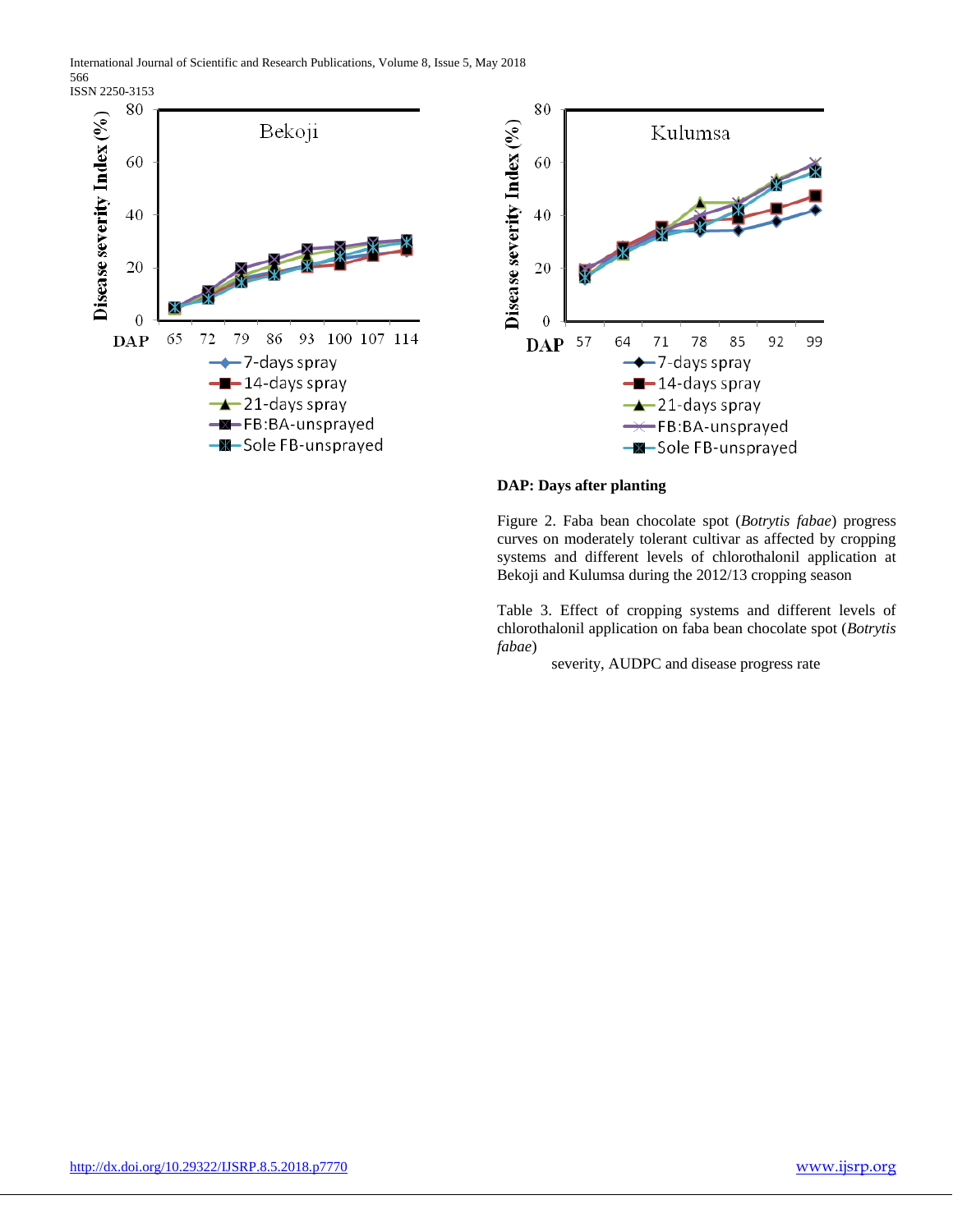| Cultivar  | Cropping       | Spray     | <b>BEKOJI</b> |        |                          |          | <b>KULUMSA</b>     |                 |                      |                   |
|-----------|----------------|-----------|---------------|--------|--------------------------|----------|--------------------|-----------------|----------------------|-------------------|
|           | System         | Frequency | $(PSI)^{i}$   | (PSI)  | <b>AUDP</b>              | Average  | (PSI) <sup>i</sup> | (PSI)           | <b>AUDP</b>          | Avera             |
|           |                |           |               |        | $\mathsf{C}$<br>$(% - )$ | (r)      |                    |                 | ${\bf C}$<br>$(% -)$ | ge(r)             |
|           |                |           |               |        | days)                    |          |                    |                 | days)                |                   |
| Local     | Sole Faba bean | 7-day     | 2.9           | 23.4   | 16.8                     | 0.034    | 14.7               | 49.0            | 37.0                 | 0.074             |
|           | ,,<br>,,<br>,, | $14$ -day | $2.8\,$       | 24.1   | 15.1                     | 0.032    | 18.7               | 59.9            | 42.6                 | 0.091             |
|           | ,,<br>,,<br>,, | $21$ -day | 2.5           | 29.1   | 17.5                     | 0.035    | 16.9               | 65.7            | 42.9                 | 0.095             |
|           | Faba<br>bean   |           | 3.5           | 27.4   |                          |          | 19.3               | 42.6            |                      |                   |
|           | <b>Barley</b>  | $7 - day$ |               |        | 19.3                     | 0.041    |                    |                 | 35.4                 | 0.068             |
|           | ,,<br>,,<br>,, | $14$ -day | 4.1           | 29.4   | 23.9                     | 0.050    | 17.8               | 58.1            | 42.2                 | 0.089             |
|           | ,,<br>,,<br>,, | $21$ -day | 4.0           | 32.6   | 28.2                     | 0.058    | 19.1               | 68.4            | 45.8                 | 0.105             |
|           | ,,<br>,,<br>,, | Unsprayed | 4.8           | 35.4   | 27.2                     | 0.059    | 22.1               | 68.9            | 45.5                 | 0.105             |
|           | Sole Faba bean | Control   | 3.0           | 28.8   | 18.4                     | 0.038    | 17.4               | 66.6            | 42.8                 | 0.099             |
| Degaga    | ,,<br>,,<br>,, | 7-day     | 4.0           | 25.1   | 19.6                     | 0.042    | 13.5               | 43.2            | 31.6                 | 0.060             |
|           | ,,<br>,,<br>,, | $14$ -day | 3.3           | 25.2   | 16.6                     | 0.035    | 18.1               | 42.9            | 33.3                 | 0.064             |
|           | ,,<br>,,<br>,, | $21$ -day | 4.8           | 29.6   | 22.4                     | 0.048    | 14.4               | 57.2            | 37.2                 | 0.078             |
|           | Faba<br>bean   |           | 5.1           | 27.5   |                          |          | 18.8               | 40.9            |                      |                   |
|           | <b>Barley</b>  | $7$ -day  |               |        | 22.7                     | 0.049    |                    |                 | 34.3                 | 0.065             |
|           | ,,<br>,,<br>,, | $14$ -day | 5.7           | 28.4   | 23.8                     | 0.052    | 19.8               | 51.6            | 38.6                 | 0.078             |
|           | ,,<br>,,<br>,, | $21$ -day | 4.3           | 31.6   | 25.7                     | 0.054    | 22.1               | 61.3            | 43.1                 | 0.099             |
|           | ,,<br>,,       | Unsprayed | 5.1           | 30.5   | 25.6                     | 0.055    | 19.9               | 59.9            | 39.7                 | 0.085             |
|           | Sole Faba bean | Control   | 4.9           | 29.7   | 21.1                     | 0.046    | 16.7               | 56.4            | 37.3                 | 0.078             |
| Mean      |                |           | 4.0           | 28.6   | 21.5                     | 0.03     | 17.9               | 55.8            | 39.3                 | 0.08              |
| LSD(0.05) |                |           | <b>NS</b>     | $2.2*$ | $3.7***$                 | $4.05**$ | $2.8**$            | 4.9**<br>$\ast$ | $7.6***$             | $6.0**$<br>$\ast$ |
| C.V       |                |           | 41.8          | 14.9   | 16.6                     | 17.2     | 13.8               | 12.7            | 6.6                  | 11.9              |

<sup>i</sup> Initial percent severity index at 65 and 57 DAP at Bekoji and Kulumsa, respectively

**<sup>f</sup>**Final ,, ,, ,, ,, 114 and 99 DAP at ,, ,, ,, ,,

AUDPC: Area under disease progress curve

(r): Disease progress rate

NS: Non-significant

# *Grain yield*

Faba bean grain yield was significantly affected (P < 0.001) by the cropping systems and spray intervals at Bekoji and Kulumsa (Table 4). The highest yield  $(4.1 \text{ t} \text{ ha}^{-1})$  was obtained from Degaga: 7-days spray interval at Bekoji and  $(3.1 \text{ t} \text{ ha}^{-1})$  both from Degaga:7- and 14-days spray interval at Kulumsa. The lowest yields (1.2 and 0.3 t ha<sup>-1</sup>) at Bekoji and Kulumsa were obtained from Local:BA unsprayed similar treatments, respectively.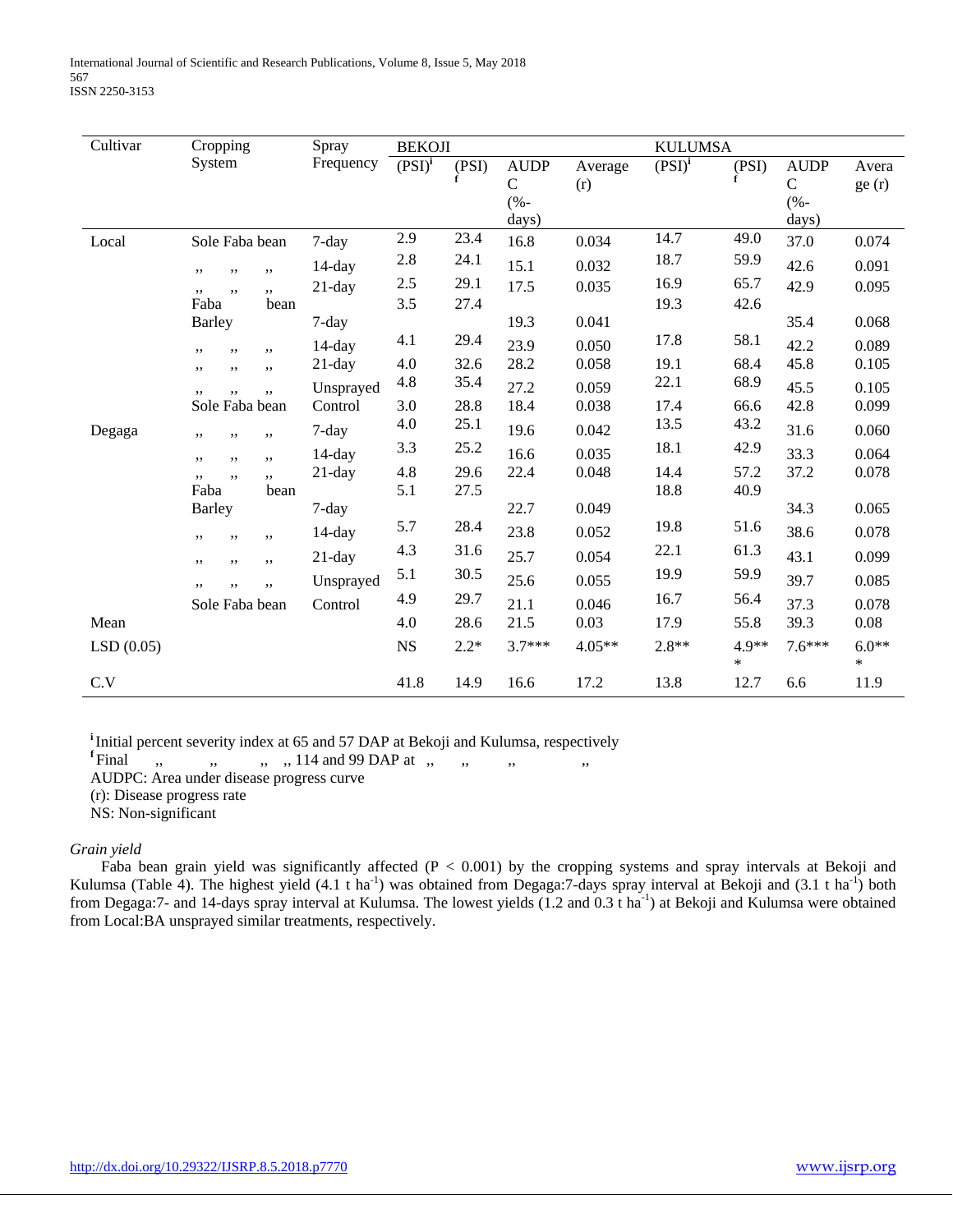| <b>TREATMENT</b> | <b>BEKOJI</b>      |                    | <b>KULUMSA</b>     |           |  |
|------------------|--------------------|--------------------|--------------------|-----------|--|
|                  | Grain              | 100                | Grain              | 100       |  |
|                  | yield              | SW(g)              | yield              | <b>SW</b> |  |
|                  | (t/ha)             |                    | (t/ha)             | (g)       |  |
| Local:7d         | 3.0 <sup>b</sup>   | 61.8 <sup>a</sup>  | 1.7 <sup>cd</sup>  | 60.4      |  |
| Local:14d        | 3.1 <sup>b</sup>   | $59.4^{ab}$        | $1.5^{\text{de}}$  | 61.8      |  |
| Local:21d        | 2.6 <sup>bcd</sup> | 60.1 <sup>ab</sup> | 0.7 <sup>gh</sup>  | 60.0      |  |
| Local:BA:7d      | 1.4 <sup>ef</sup>  | $55.1^{\rm bc}$    | 0.9 <sup>fgh</sup> | 60.4      |  |
| Local:BA:14d     | 1.3 <sup>ef</sup>  | $54.5^{bc}$        | 0.6 <sup>gh</sup>  | 61.0      |  |
| Local:BA:21d     | 1.3 <sup>f</sup>   | $54.5^{bc}$        | $0.4^{\rm h}$      | 59.4      |  |
| Local:BA         | 1.2 <sup>f</sup>   | $58.7^{ab}$        | 0.3 <sup>h</sup>   | 58.7      |  |
| Local (Sole)     | $3.2^b$            | $58.7^{ab}$        | 0.9 <sup>fgh</sup> | 61.2      |  |
| Degaga:7d        | 4.1 <sup>a</sup>   | 54.9 <sup>bc</sup> | 3.1 <sup>a</sup>   | 59.1      |  |
| Degaga:14d       | $3.4^{ab}$         | $55.0^{\rm bc}$    | 3.1 <sup>a</sup>   | 58.6      |  |
| Degaga:21d       | 3.3 <sup>b</sup>   | $55.4^{bc}$        | $2.3^{\mathrm{b}}$ | 60.8      |  |
| Degaga:BA:7d     | 1.9 <sup>def</sup> | $50.4^\circ$       | 1.8 <sup>cd</sup>  | 56.7      |  |
| Degaga:BA:14d    | $2.2^{\text{cde}}$ | $50.4^\circ$       | 1.6 <sup>cde</sup> | 56.1      |  |
| Degaga:BA:21d    | $1.8^{\rm def}$    | $50.8^\circ$       | 1.1 <sup>efg</sup> | 56.4      |  |
| Degaga:BA        | 1.9 <sup>def</sup> | $49.7^{\circ}$     | 1.3 <sup>def</sup> | 55.7      |  |
| Degaga (Sole)    | $2.9^{bc}$         | $57.3^{\text{ab}}$ | $2.0^{bc}$         | 59.5      |  |

**Table 4. Effect of chocolate spot on faba bean grain yield and 100SW under intercropping and chlorothalonil applications at Bekoji and Kulumsa**

100 seed weight was also significantly affected (P < 0.001) at Bekoji whereas it wasn't at Kulumsa (Table 4).

LSD (0.05)  $11.7$ <br>\*\*\*

100SW: Hundred seed weight

Partial and total LERs for faba bean and barley were significantly varied  $(P < 0.001)$  at both locations except the total LER at Bekoji (Table 5). The highest total LER of 1.36 was recorded from Degaga:BA:14-days spry interval followed by 1.27 from both Degaga:BA and Local:BA:7-days spray interval at Bekoji and the highest LERs of 1.65 and 1.41 were obtained from Local:BA:7 and 14-days spray interval, respectively, at Kulumsa.

Mean 2.4 55.4 1.5 59.1

C.V 18.8 5.5 20.9 28.3

\*\*\* 4.0 \*\*\*

20.5 \*\*\*

NS

#### **Table 5. Effect of cropping systems (FB cultivars and barley) on partial and total land equivalent ratios (LERs)**

| Treatments    | Bekoji             |      |       |           | Kulumsa     |       |  |  |  |
|---------------|--------------------|------|-------|-----------|-------------|-------|--|--|--|
|               | <b>Partial LER</b> |      |       |           | Partial LER |       |  |  |  |
|               | FB                 | ВA   | Total | <b>FB</b> | <b>BA</b>   | Total |  |  |  |
| Local:BA:7d   | 0.44               | 0.83 | 1.27  | 1.04      | 0.61        | 1.65  |  |  |  |
| Local:BA:14d  | 0.43               | 0.72 | 1.15  | 0.73      | 0.68        | 1.41  |  |  |  |
| Local:BA:21d  | 0.40               | 0.93 | 1.32  | 0.49      | 0.63        | 1.12  |  |  |  |
| Local:BA      | 0.40               | 0.58 | 0.98  | 0.45      | 0.66        | 1.06  |  |  |  |
| Local (Sole)  | 1.00               | 0.00 | 1.00  | 1.00      | 0.00        | 1.00  |  |  |  |
| Barley (Sole) | 0.00               | 1.00 | 1.00  | 0.00      | 1.00        | 1.00  |  |  |  |
| Degaga:BA:7d  | 0.67               | 0.61 | 1.27  | 0.88      | 0.48        | 1.36  |  |  |  |
| Degaga:BA:14d | 0.76               | 0.60 | 1.36  | 0.80      | 0.49        | 1.29  |  |  |  |
| Degaga:BA:21d | 0.63               | 0.46 | 1.09  | 0.53      | 0.44        | 0.97  |  |  |  |
| Degaga:BA     | 0.66               | 0.41 | 1.06  | 0.69      | 0.53        | 1.22  |  |  |  |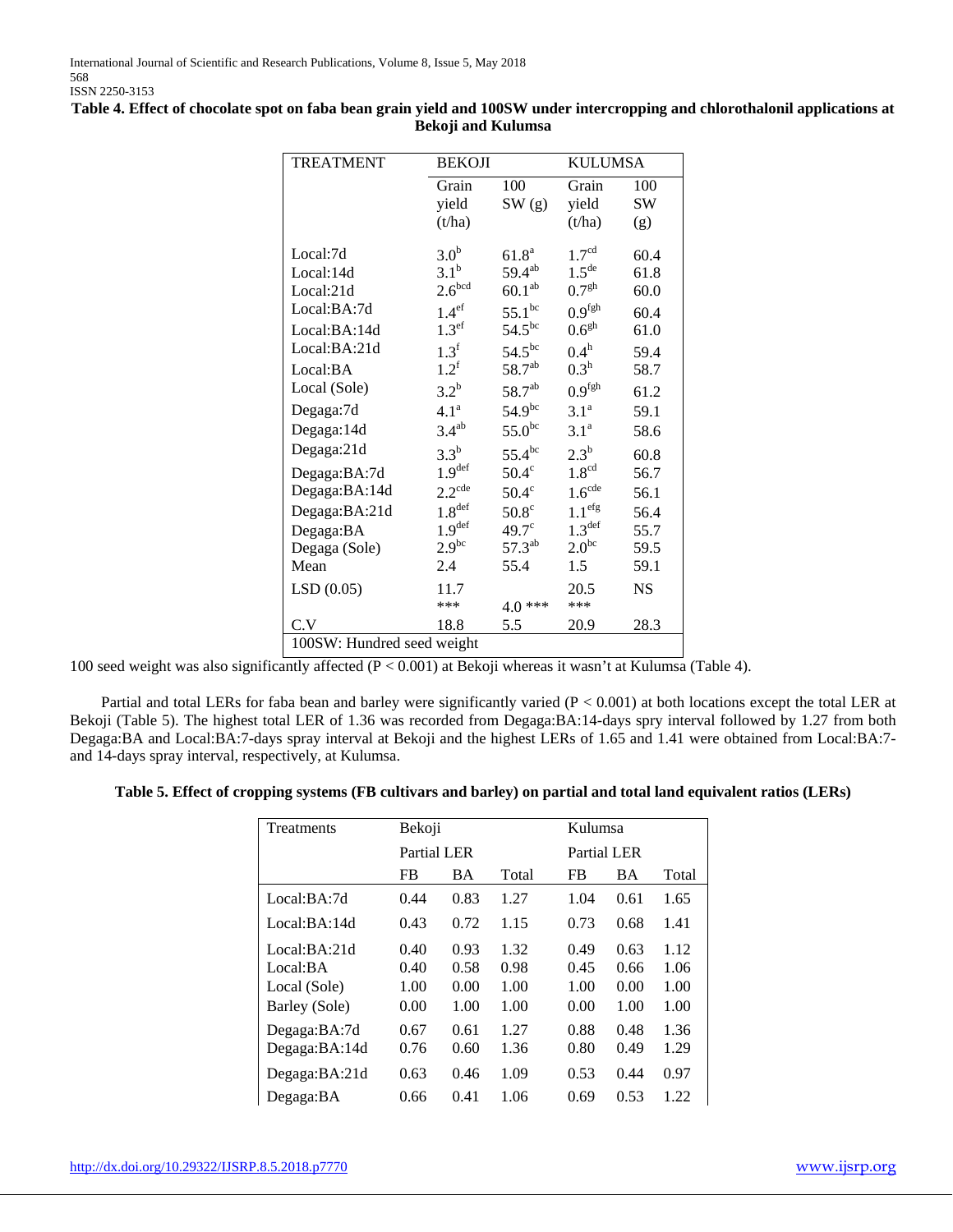International Journal of Scientific and Research Publications, Volume 8, Issue 5, May 2018 569

ISSN 2250-3153

| <b>PODIA 2200-0100</b> |              |               |           |                |        |            |         |              |                 |            |        |
|------------------------|--------------|---------------|-----------|----------------|--------|------------|---------|--------------|-----------------|------------|--------|
|                        |              | Degaga (Sole) |           | 1.00           | 0.00   | 1.00       | 1.00    | 0.00         | 1.00            |            |        |
|                        |              | Barley (Sole) |           | 0.00           | 1.00   | 1.00       | 0.00    | 1.00         | 1.00            |            |        |
|                        |              | Mean          |           | 0.5            | 0.6    | 1.1        | 0.6     | 0.5          | 0.1             |            |        |
|                        |              | LSD(0.05)     |           | 31.7           | 5.5    | <b>NS</b>  | 23.4    | 15.0         | 13.6            |            |        |
|                        |              |               |           | ***            | ***    |            | ***     | ***          | ***             |            |        |
| Location               | Treatment    | No.           |           | Yield $(t/ha)$ | Total  | Difference | Benefit |              | Cost<br>over    | <b>CBR</b> | Net    |
|                        |              | of            |           |                | Yield  |            | control |              |                 |            |        |
|                        |              | <b>Sprays</b> | <b>FB</b> | BA             | (t/ha) | (t/ha)     |         | $(ETB ha-1)$ | $(ETB ha^{-1})$ |            | Profit |
| Bekoji                 | Local:7d     | 7             | 3.0       | 0.0            | 3.0    | 0.8        | 5600    |              | 4827            | 1:1.2      | 773    |
|                        | Local:14d    | 3             | 3.1       | 0.0            | 3.1    | 0.9        | 6300    |              | 2414            | 1:2.6      | 3886   |
|                        | Local:21d    | 2             | 2.6       | 0.0            | 2.6    | 0.4        | 2800    |              | 1207            | 1:2.3      | 1593   |
|                        | Local:BA:7d  | 7             | 1.4       | 2.9            | 4.3    | 2.1        | 14700   |              | 4827            | 1:3.0      | 9873   |
|                        | Local:BA:14d | 3             | 1.3       | 2.7            | 4.0    | 1.8        | 12600   |              | 2414            | 1:5.2      | 10186  |
|                        | Local:BA:21d | 2             | 1.3       | 2.3            | 3.6    | 1.4        | 9800    |              | 1207            | 1:8.1      | 8593   |

| 19.6 18.3 26.5 20.2 16.3 8.3 | C.V |  |  |  |  |  |  |  |
|------------------------------|-----|--|--|--|--|--|--|--|
|------------------------------|-----|--|--|--|--|--|--|--|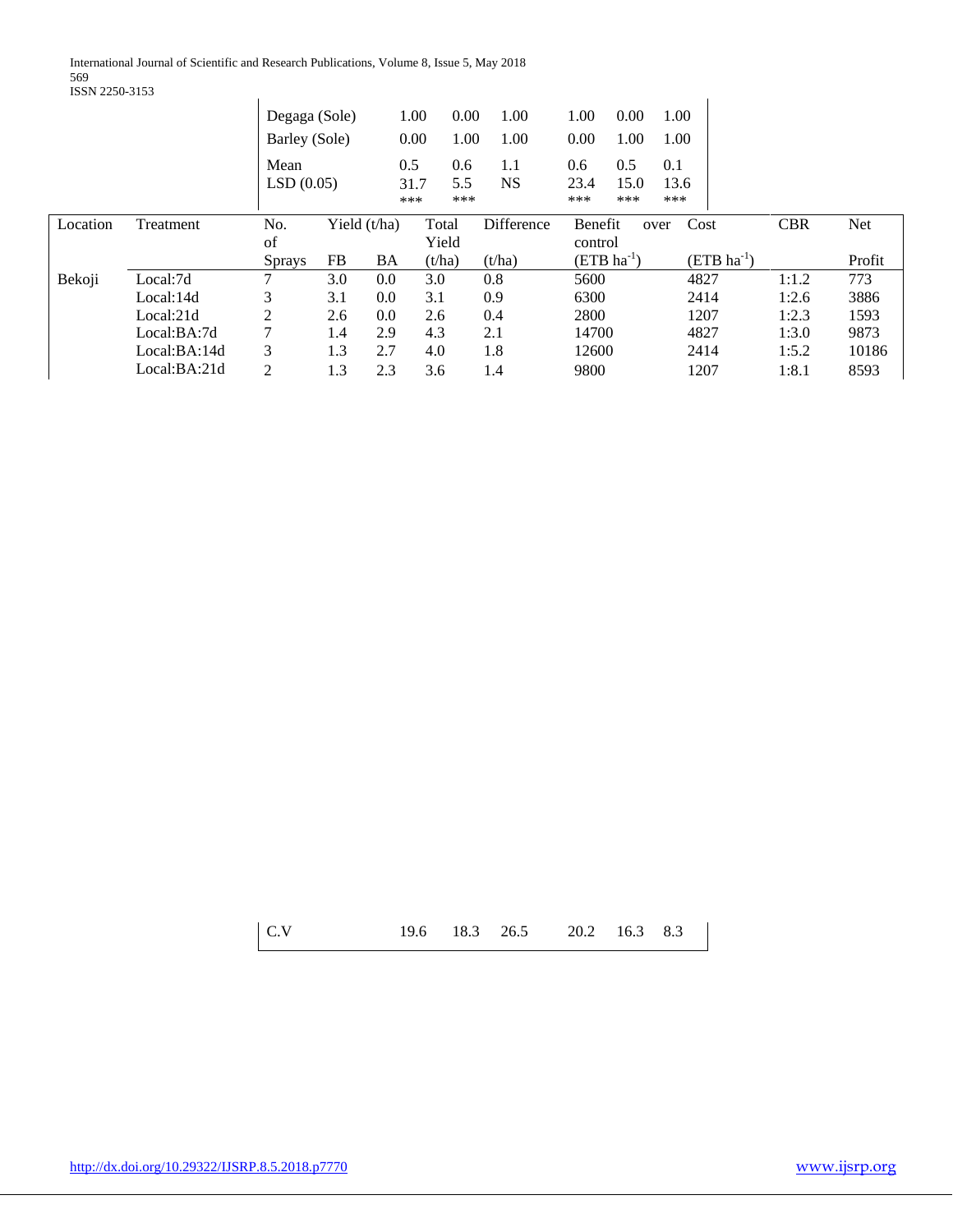International Journal of Scientific and Research Publications, Volume 8, Issue 5, May 2018

570 ISSN 2250-3153

|         | Local:BA      | $\boldsymbol{0}$ | 1.2 | 2.1     | 3.3       | 1.1                      | 7700  |      |        |         |
|---------|---------------|------------------|-----|---------|-----------|--------------------------|-------|------|--------|---------|
|         | Local (Sole)  | $\boldsymbol{0}$ | 2.2 | 0.0     | 2.2       |                          |       |      |        |         |
|         | Degaga:7d     | 7                | 4.1 | 0.0     | 4.1       | 1.2                      | 8400  | 4827 | 1:1.7  | 3573    |
|         | Degaga:14d    | 3                | 3.4 | 0.0     | 3.4       | 0.5                      | 3500  | 2414 | 1:1.5  | 1086    |
|         | Degaga:21d    | $\overline{c}$   | 3.3 | 0.0     | 3.3       | 0.4                      | 2800  | 1207 | 1:2.3  | 1593    |
|         | Degaga:BA:7d  | 7                | 1.9 | 2.2     | 4.1       | 1.2                      | 8400  | 4827 | 1:1.7  | 3573    |
|         | Degaga:BA:14d | 3                | 2.2 | 2.2     | 4.4       | 1.5                      | 10500 | 2414 | 1:4.4  | 8086    |
|         | Degaga:BA:21d | $\overline{c}$   | 1.8 | 1.7     | 3.5       | 0.6                      | 4200  | 1207 | 1:3.5  | 2993    |
|         | Degaga:BA     | $\Omega$         | 1.9 | 1.5     | 3.4       | 0.5                      | 3500  |      |        |         |
|         | Degaga (Sole) | $\overline{0}$   | 2.9 | 0.0     | 2.9       | $\equiv$                 |       |      |        |         |
|         | Mean          |                  | 2.4 | 1.2     | 3.6       | $\overline{\phantom{a}}$ |       |      |        |         |
|         | LSD(0.05)     |                  | *** | ***     | <b>NS</b> |                          |       |      |        |         |
| Kulumsa | Local:7d      | 7                | 1.7 | 0.0     | 1.7       | 0.8                      | 5600  | 4827 | 1:1.2  | 773     |
|         | Local:14d     | 3                | 1.5 | 0.0     | 1.5       | 0.6                      | 4200  | 2414 | 1:1.7  | 1786    |
|         | Local:21d     | $\overline{c}$   | 0.7 | 0.0     | 0.7       | $-0.2$                   | $-56$ | 1207 | 1:0.0  | $-1263$ |
|         | Local:BA:7d   | 7                | 0.9 | 2.3     | 3.2       | 2.3                      | 16100 | 4827 | 1:3.3  | 11273   |
|         | Local:BA:14d  | 3                | 0.6 | 2.5     | 3.1       | 2.2                      | 15400 | 2414 | 1:6.4  | 12986   |
|         | Local:BA:21d  | 2                | 0.4 | 2.3     | 2.7       | 1.8                      | 12600 | 1207 | 1:10.4 | 11393   |
|         | Local:BA      | $\boldsymbol{0}$ | 0.3 | 2.3     | 2.6       | 1.7                      | 11900 |      |        |         |
|         | Local (Sole)  | $\boldsymbol{0}$ | 0.9 | 0.0     | 0.9       | $\overline{\phantom{0}}$ |       |      |        |         |
|         | Degaga:7d     | 7                | 3.1 | 0.0     | 3.1       | 1.1                      | 7700  | 4827 | 1:1.6  | 2873    |
|         | Degaga:14d    | 3                | 3.1 | 0.0     | 3.1       | 1.1                      | 7700  | 2414 | 1:3.2  | 5286    |
|         | Degaga:21d    | $\overline{2}$   | 2.3 | 0.0     | 2.3       | 0.3                      | 2100  | 1207 | 1:1.7  | 893     |
|         | Degaga:BA:7d  | 7                | 1.8 | 1.7     | 3.5       | 1.5                      | 10500 | 4827 | 1:2.2  | 5673    |
|         | Degaga:BA:14d | 3                | 1.6 | 1.9     | 3.5       | 1.5                      | 10500 | 2414 | 1:4.4  | 8086    |
|         | Degaga:BA:21d | $\overline{2}$   | 1.1 | 1.6     | 2.7       | 0.7                      | 4900  | 1207 | 1:4.1  | 3693    |
|         | Degaga:BA     | $\Omega$         | 1.3 | 1.8     | 3.1       | $1.1\,$                  | 7700  |      |        |         |
|         | Degaga (Sole) | $\Omega$         | 2.0 | 0.0     | 2.0       | $\equiv$                 |       |      |        |         |
|         | Mean          |                  | 1.5 | $1.0\,$ | 2.5       | $\overline{\phantom{0}}$ |       |      |        |         |
|         | LSD(0.05)     |                  | *** | ***     | ***       |                          |       |      |        |         |
|         |               |                  |     |         |           |                          |       |      |        |         |

Table 6. Partial budget analysis for integrated management of chocolate spot on faba bean cultivars

*Cost and benefit ratio*

 Significant variation (P < 0.001) was obtained from total yield at Kulumsa (Table 6). The CBR (1:8.1 & 1:10.4) was recorded from similar treatments (Local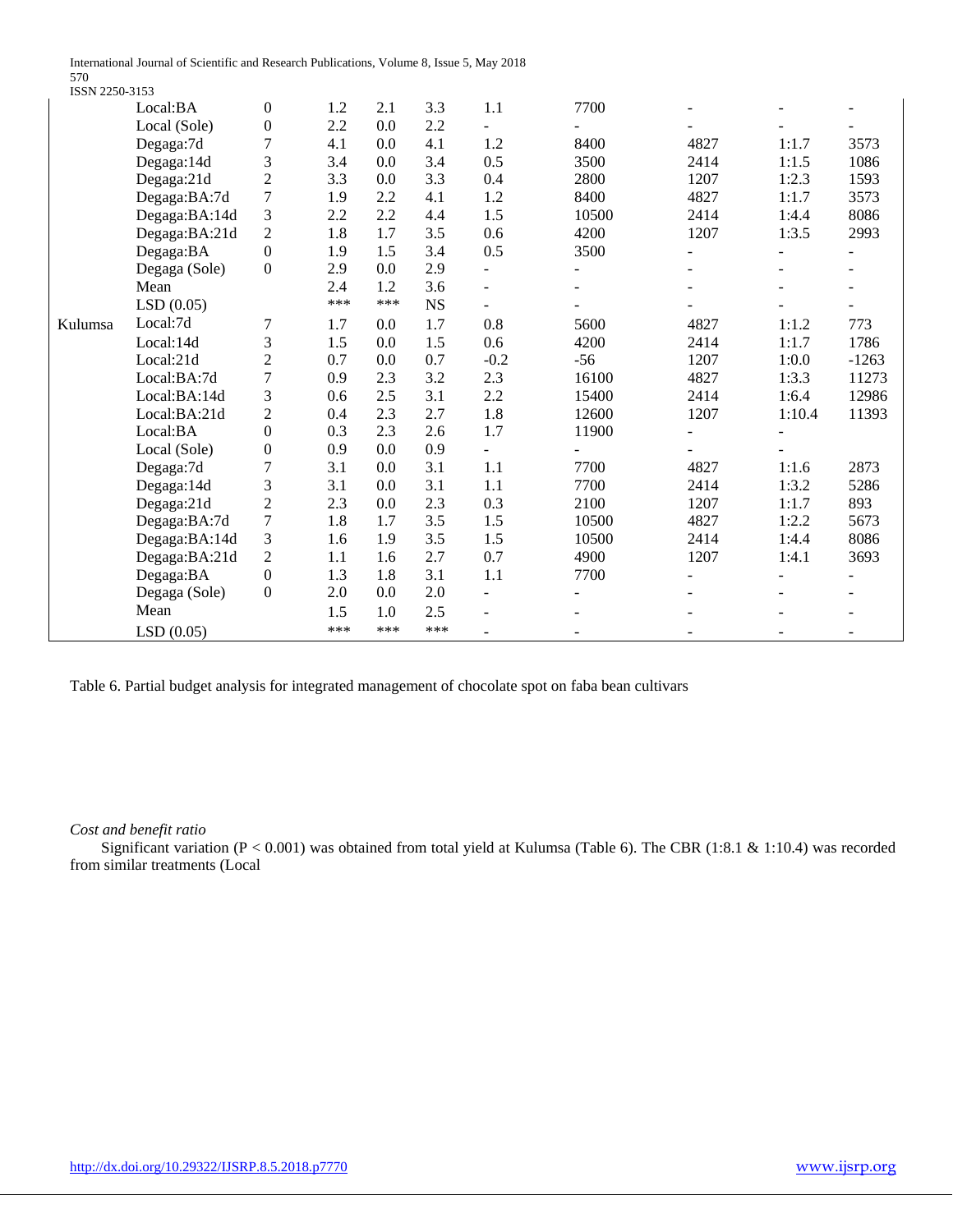

 BA:21-days spray interval) at bekoji and Kulumsa, respectively. However, maximum net profit (10186 ETB) was recorded at bekoji and (12986 ETB) at Kulumsa both from Local:BA:14-days chlorothalonil spray treatments (Table 6 and Fig 3).



Fig. 3 Mean cost and benefit ratio of fungicide application on chocolate spot at Bekoji and Kulumsa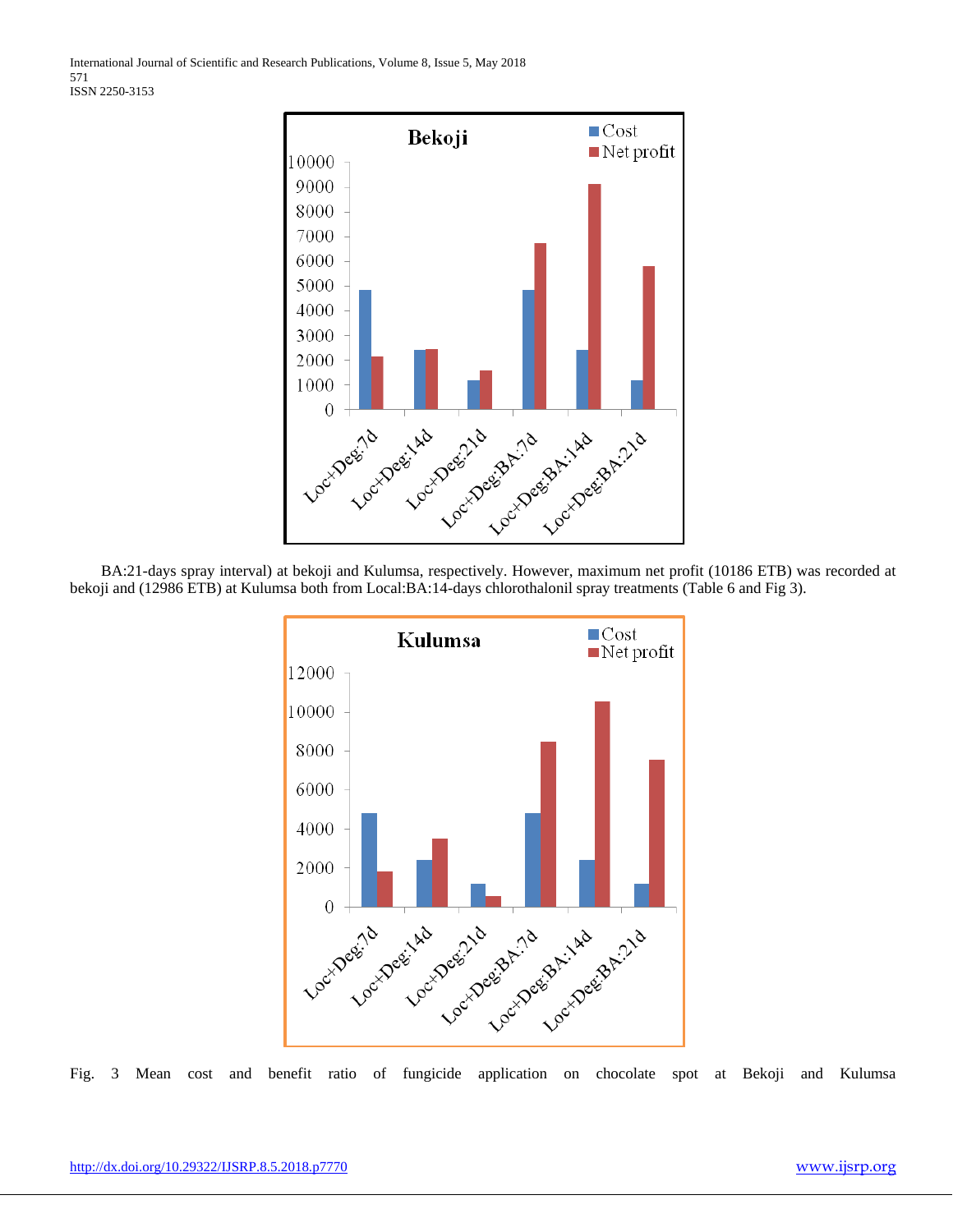#### IV. DISCUSSION

 Chocolate spot occurrence was detected at the two locations during the experimental period, but a faster at Kulumsa than Bekoji. Foliar sprayed chlorothalonil and the cropping systems had significantly reduced the disease severity, AUDPC, disease progress rate and thereby increased faba bean grain yield. The magnitudes of disease severity were significantly different among the cultivars, cropping systems and chlorothalonil spray intervals. Short day spray intervals were significantly reduced final disease severity from 35.4% to 23.4% on Local FB:BA unsprayed and sole local FB:7-days spray interval, respectively at Bekoji. Similarly, Degaga:BA integrated with short day spray intervals had reduced the final disease severity from 68.9% on Local FB:BA unsprayed to 40.9% at Kulumsa. This showed that short day chlorothalonil application resulted in a reduced disease severity in both locations as compared to the other treatments. This result is in agreement with previous research document [15, 17] that faba bean-barley intercropping without the application of Chlorothalonil as a part of an integrated disease management resulted in the aggravation of chocolate spot severity as compared to the sole controls.

 It was also observed that the AUDPC was reduced from the highest value 28.2 %-days to the lowest 15.1 %-days at Bekoji and from 45.8 %-days to 31.6 %-days at Kulumsa using the integrated chocolate spot management. The above maximum AUDPC values were recorded from Local FB:BA-21days spray interval and Local FB:BA unsprayed similar treatments at both locations. However, the lowest AUDPC was obtained from sole Local:14-days spray at Bekoji and Degaga:BA:7-days spray interval at Kulumsa. Study by Samuel *et al.* [15] also revealed that short day spray interval (7-days) had a lower AUDPC than the other fungicide spray intervals. Shiferaw [17] also reported the same result that the highest AUDPC was recorded from localbarley unsprayed treatments while the lowest from sole Degaga integrated with 7-days spray. Chlorothalonil application was found to be reduced disease progress rates in integration with faba bean cultivars. Spray intervals at 7- and 14-days had significantly affected mean disease progress rates on sole local and moderately tolerant cultivars at the two locations. This is because the lowest mean disease progress values (0.032 and 0.034 units per day) were recorded on local cultivar at Bekoji and (0.060 and 0.064 units per day) on Degaga at Kulumsa. In comparison, the fastest mean chocolate spot progress rates (0.059 and 0.058 units per day) at Bekoji and (0.105 units per day) at Kulumsa were recorded from same sole local and Local FB:BA unsprayed plots. Rates of disease progress were relatively slower at Bekoji as compared with Kulumsa. This shows that chocolate spot developed at a faster rate may be due to favorable environmental conditions at Kulumsa than Bekoji.

 This study showed that a short day (7-days) fungicide spray intervals had significantly influenced chocolate spot epidemics and faba bean grain yield similar report [15]. Higher grain yield was also obtained from short day fungicide spray intervals followed by medium (14-days) at both locations when integrated with moderately tolerant cultivar, Degaga. The moderately tolerant cultivar gave the highest mean yields of 4.1 and 3.1 t ha<sup>-1</sup> with short day spray intervals than the Local FB:BA unsprayed plots  $(1.2 \text{ and } 0.3 \text{ t} \text{ ha}^{-1})$  at Bekoji and Kulumsa, respectively.

The highest grain yield  $(4.7 \text{ t ha}^{-1})$  was recorded at Bekoji from Degaga-barley intercropping combined with short day spray intervals as compared with local-barley unsprayed intercrop [17]. In contrast to faba bean grain yield, the highest 100 seed weight (61.8 g) was obtained from Local FB:7-days spray interval at Bekoji and Local FB:14-days spray interval at Kulumsa. Thus, it is possible to see that higher grain yield and 100 seed weight were obtained from chlorothalonil sprayed plots than unsprayed intercropping of the two cultivars.

 In this study, applications of fungicide and cropping systems considerably reduced disease severity and increased faba bean grain yield and system productivity (LER) by a mean relative yield advantage of 31 and 39% at Bekoji and Kulumsa, respectively. It was also reported [17] that faba bean barley intercropping and fungicide spray intervals reduced the disease epidemics and increased faba bean grain yield and yield components, and system productivity by a mean relative yield advantage of 32% at Bekoji. As the reduction in arable land is unavoidable, increasing LER and food production per unit area is crucial for securing food supply [3]. It is crucial that such a simple, effective approach to boosting crop yields and increasing LERs is widely adopted in the global challenge of securing the food supply. Considering the economics of fungicide application against the faba bean chocolate spot, maximum net profit (10186 ETB) was obtained at Bekoji and (12986 ETB) at Kulumsa both from Local:BA:14-days fungicide spray treatments.

### V. CONCLUSION

 Chocolate spot causes substantial yield losses in various cropping seasons in Ethiopia and in many parts of the world wherever faba bean grows. Thus, host resistance, cropping systems and fungicide applications were considered to enhance chocolate spot control and reduce yield losses. Reduction in disease was observed in all fungicide sprayed intercropping systems and sole crops compared with the corresponding unsprayed intercrops and sole controls in this study. Intercropping also resulted in a mean relative yield advantage of 31% and 39% at Bekoji and Kulumsa, respectively. As the reduction in arable land is unavoidable in this days agriculture, increasing land equivalent ratio and food production per unit area is crucial for securing food supply. Intercropping practices offer many advantages when associated with planned spatial diversity and so that it is needed to enhance the benefits achieved. The integrated system in general increased faba bean productivity and income benefit which can be recommended especially under subsistence farming system in Ethiopia.

# AKNOWLEDGEMENTS

 The authors want to thank Adama Science and Technology University, School of Agriculture, the then now Arsi University for their financial support and cooperation during the experiment.